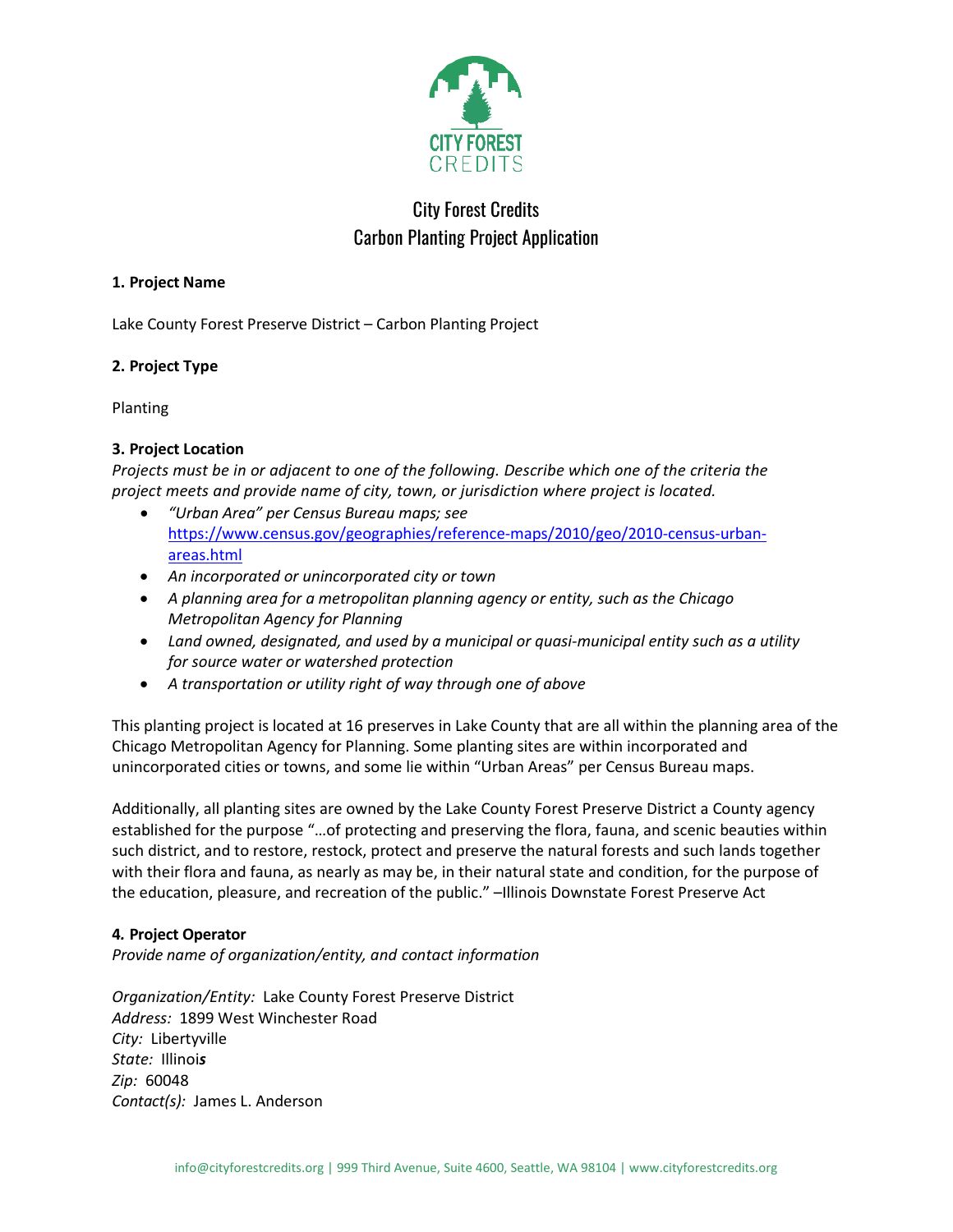*Phone:* 847-968-3282 *Email:* janderson@lcfpd.org

#### **5. Project Description**

*Provide short narrative including location, number or acres of trees, and overall goals* 

Lake County Forest Preserve District (the District) planted trees at 16 preserves from 2019 through 2021. In total, 2,660 trees representing 24 species were installed at the preserves. The planting areas were varied and ranged from restoration of retired agricultural fields to enlarging and enhancing existing woodlands. All project sites had the overall goal of restoring the historic tree diversity and canopy structure/density that existed prior to settlement (~early 1800s).

#### **6. Project Impacts**

*Provide short narrative of the impacts this project will achieve. Examples include how the project addresses increased access to green spaces for under-resourced communities, flood control, watershed protection, human health benefits, recreation or bird and wildlife habitat.*

The District manages nearly 31,000 acres of land for conservation, recreation, and education. In order to restore and enhance preserve lands that were historically altered (e.g., forests cleared and converted to agricultural use), the Lake County Forest Preserve District implements the Reforestation Program to restore natural forest types to historically altered or degraded lands, reduce habitat fragmentation, restore forest connectivity, enhance wildlife habitat, and improve the aesthetic quality of the preserves. The "Lake County Forest Preserve District – Carbon Planting Project" is an example of the types of projects that continue to be implemented by the District's Reforestation Program.

This project is also an example of work that the District is implementing under the Chicago Wilderness Oak Ecosystems Recovery Program. This program includes the history of oak ecosystems, the importance of oaks, current issues and threats, a vision for the future, and management strategies.

Benefits we expect from our planting effort includes:

#### INCREASED BIODIVERSITY

We plant a diverse mix of native hardwoods and shrubs that include several oak species which are a keystone species for northeastern Illinois forest. This forest communities provides critical habitat for a wide variety of plant and animal species. Tree diversity in Midwestern woodlands is relatively low and is dominated by oak species. In contrast, ground flora diversity is high with, for example, 300–500 species being present over a hundred hectares or so in woodlands. There are approximately 2600 animal species that are dependent upon oak woodlands, of which 500 species are insects. https://www.fs.fed.us/nrs/pubs/jrnl/2015/nrs\_2015\_dey\_001.pdf

We are also restoring horizontal and vertical structure which influences the kinds and numbers of animals that occur in oak woodlands. Generally, an oak woodland habitat with complex or welldeveloped horizontal and vertical structure supports a greater diversity of wildlife. Complex habitat structure increases the options available to animals.

#### EDUCATION & OUTREACH

Involving the local communities with the tree plantings gives volunteers the satisfaction of helping to restore the rich natural heritage of their area, as well as physical exercise and a sense of community.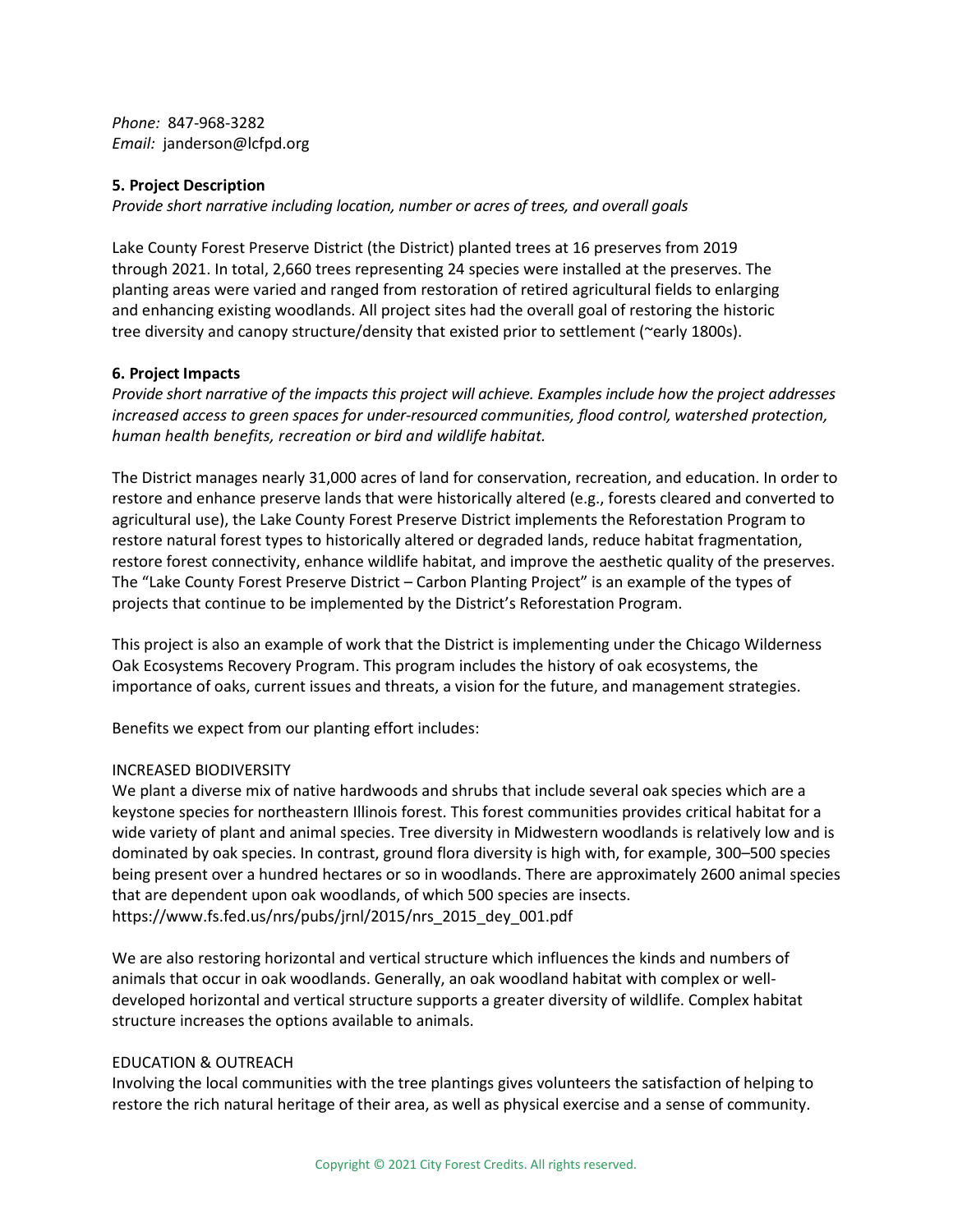Volunteers are also educated on why reforestation is needed at the project site and how the newly created forest will benefit them. The District sells trees to the general public twice a year at plant sales where we offer native species and education.

#### WILDLIFE HABITAT

Reforestation makes the land more hospitable to wildlife by providing food and shelter and creating better connectivity to other forested areas. For example, golden-winged warblers and other songbirds will benefit from early successional forest cover and the reduction in forest fragmentation. The endangered Indiana bat and forest interior dependent species will find new habitat as the forest matures. Pollinators also benefit from flowering trees and plants used in our projects.

#### IMPROVED WATER QUALITY

By mitigating soil compaction, the ground allows for greater water infiltration and storage, which reduces surface runoff which transports sediment. Trees also uptake and intercept precipitation, further reducing inputs to streams and the trees can uptake metals and minerals that pose water quality concerns.

#### **7. Number of trees to be planted and general planting-design**

*Provide number of trees and general planting design. Tree planting design options include:* 

- *single-tree dispersed (spaced 10" or more apart, i.e. street trees or linear plantings)*
- *single-tree canopy (spaced 10" apart but continuously so to generate canopy over time, i.e. natural areas)*
- *forest canopy (closely planted with spacing less than 10" apart so to generate canopy and forest ecosystem, high tree mortality expected, i.e. riparian areas)*

The District planted 2,660 trees using the single-tree dispersed canopy method. The trees were planted in a random distribution to approximate the natural landscape composition and arrangement. They will be tracked using the single-tree dispersed method.

Approximately 70% of the species planted are categorized as broadleaf deciduous trees, representing many species of oak, hickory, hackberry, black cherry, and cottonwood. The top five species planted include white oak, bur oak, apple, hawthorn, and sumac.

#### **8. Additional Information**

*Provide additional information about your project. Examples include collaboration with other partners or how this project fits into a larger effort.* 

This project was implemented entirely by the Lake County Forest Preserve District; however, this project and its outcomes support many regional and state (Illinois) objectives including Oak Ecosystem Recovery and Urban Canopy goals of the Chicago Region Trees Initiative; Key Findings and Recommendations of Chicago Wilderness' Biodiversity Recovery Plan; Illinois Forest Resource Strategies and Actions of the Illinois Forest Action Plan; and numerous actions from several campaigns listed within The Illinois Comprehensive Wildlife Conservation Plan & Strategy (Illinois Wildlife Action Plan)

The Chicago Region Trees Initiative (CRTI) is a partnership for coordinated action on key issues facing trees. It is the largest such initiative in the country, with leading organizations and agencies from across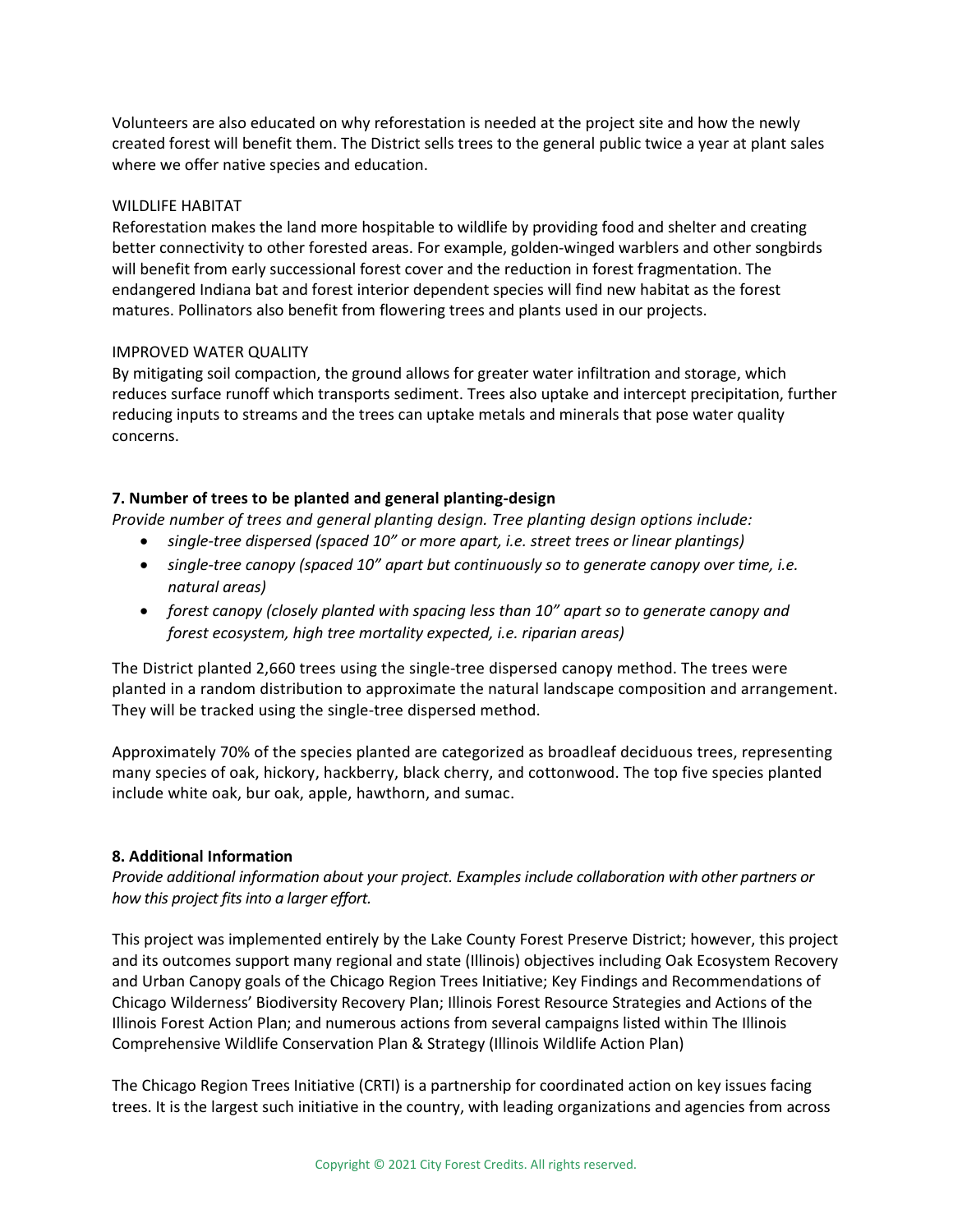the seven-county metropolitan region working together. CRTI is leveraging funding, knowledge, skills, and expertise to build a healthier, more diverse regional forest.

As mentioned above, the District worked with other regional partners to help develop the Chicago Wilderness Oak Ecosystems Recovery Program as cited here:

Full report of the Oak Ecosystems Recovery Plan led by the Chicago Wilderness and the Oak Ecosystems Recovery Working Group. Includes the history of oak ecosystems, the importance of oaks, current issues and threats, a vision for the future, and management strategies. Report funded by USDA Forest Service and U.S. Fish and Wildlife Service with collaboration provided by Lake County Forest Preserves and The Morton Arboretum.

Chicago Wilderness, Oak Ecosystems Recovery Working Group, Lake County Forest Preserves, The Morton Arboretum 2017

<http://chicagorti.org/sites/chicagorti/files/OERP-Full-Report-lowres.pdf>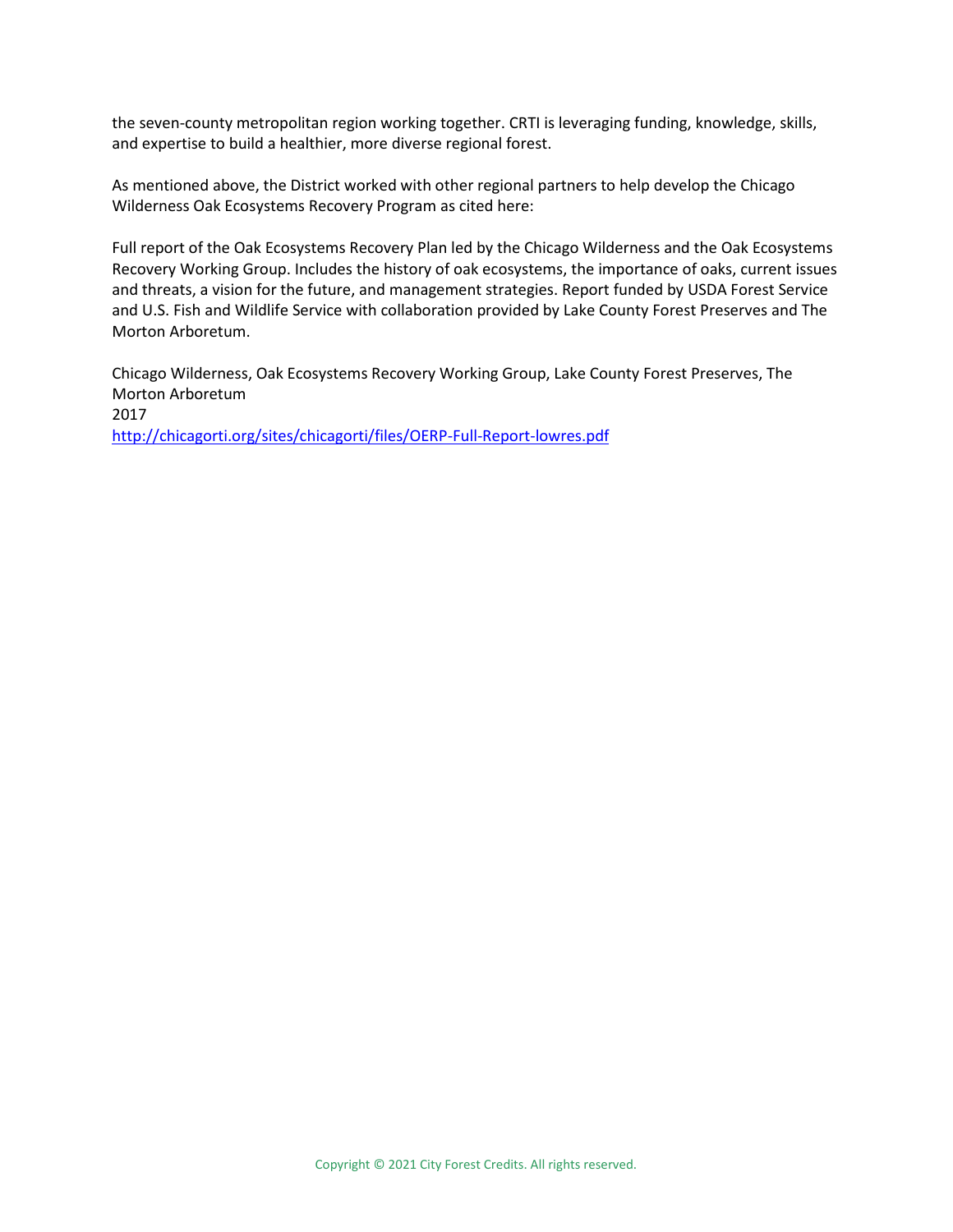Signed on November 5, in 2021, by James L. Anderson, Director of Natural Resources for the Lake

**County Forest Preserve District.** 

Signature

847-968-3282 Phone

\_janderson@lcfpd.org Email

Copyright © 2021 City Forest Credits. All rights reserved.